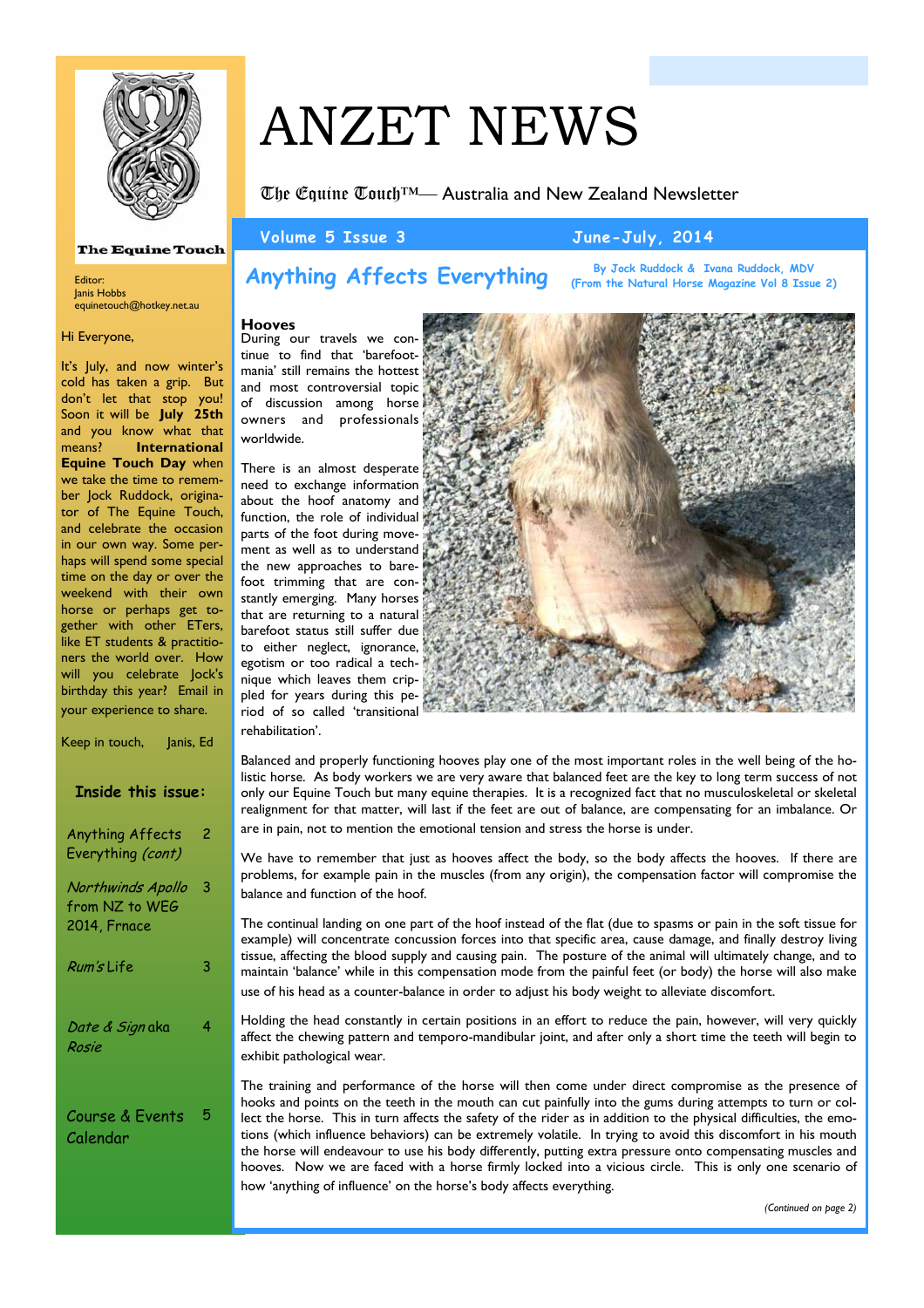# **Page 2 The Equine Touch™— Australia and New Zealand Newsletter**

## **Elements of Influence**

There are many 'Elements of Influence": hooves, teeth, saddle, rider, training, nutrition and environment being the 'Equine Big Seven'. Each has an effect on the other, the hooves having an effect on any or all of the other six and any of the other six capable of having a direct or indirect effect on the hooves.

Working with many veterinarians, trimmers and farriers (or ferriers, from 'ferrum', iron) we were often asked to assist them with our Equine Touch techniques during periods of rehabilitation of the hoof or transition from shod to barefoot. We find that, especially during this 'adaption time', horses greatly benefit from this gentle bodywork and the Equine Touch itself is complementary to any intelligent trimming program. If the rehabilitation of the hoof is to be successful, however, all the 'Elements of Influence' must be taken into consideration, because natural environment, revised nutrition and dental care are as essential a part of this phase as is bodywork.

When making the change from shod to barefoot it is very important to address the hooves sensitively and carefully, trimming the feet non-invasively to allow the complete hoof to work physiologically without stress. This is the 'publicized' goal of may techniques but from practical experience the integrity of these goals is jeopardized all too often with too fast an approach or too radical and invasive a trim causing pain to the horse. No caring horse owner should accept the excuse from a barefoot trimmer that the pain and discomfort that they have caused is simply a transition that the horse must go through.

If a horse is in pain as a result of a barefoot trim, it is counterproductive. Removing hoof material while it is needed (destruction) causes sensitivity and pain, and undermines hoof structure, interrupting and discouraging hoof reconstruction. Such trimming can start the horse on a downward path that has, in some instances ended up, unfortunately in many instances, as being the direct cause of death to the horse. In the 'phase-of-change' from shod to barefoot it is most important to keep the horse relaxed in his maximum comfort zone. This will then encourage the healing and allow him the natural movement that is so crucial for optimum regrowth and rehabilitation of the hoof.

Addressing the body with a gentle hands-on technique is beneficial for soft tissue and helps re-educate the proprioceptors which, due to the changes, could be in confusion. At the Equine Touch Foundation we believe that a gentle non-invasive approach is more effective than extensive or deep techniques. Bodywork can be performed prior to trimming. Working with a relaxed, calm and cooperative horse will assist in the completion of a balanced trim, as the released muscles will not lie about the true posture or conformation of the horse. We have received many reports from owners and farriers that an Equine Touch session helped to calm down 'troubled horses' - even those who normally required sedation prior to their hooves being worked on.

Equine Touch bodywork performed as a body balancing session immediately after a trim. As well as perhaps an area-of-concern address of the legs, has been shown to have beneficial properties, assisting the horse in recognizing and accepting his new stance.

Equine Touch has a proven history of improving lymphatic and blood circulation, which is extremely important in the healing process. By stimulating the horse's nervous system, it brings awareness to the different parts of the body as well as encouraging muscle tone—especially if the horse is showing atrophy of the muscles. Equine Touch is also helpful in recovering the normal function of the fascia, which assists in healing and achieving proper function of the muscular system.

As a support and therapeutic aid while in this stage, Equine Touch has been performed with success on a four-day to weekly maintenance schedule. Equine Touch assists the horse by reducing any pain spiral present, balancing his body, encouraging relaxation and encouraging his own healing system to

work at its maximum potential—to reach the ultimate goal: allowing the hooves and body to rehabilitate in harmony.

The ideal situation during the transition period is of course no discomfort at all, because should there be discomfort then the natural desire for balance and dispersion of pain will immediately bring compensation factor into play and thus the whole vicious circle begins all over again.

The Equine Touch in this situation is an excellent tool to use in conjunction with a non-invasive trim and as part of positive teamwork, because 'anything affects everything'.



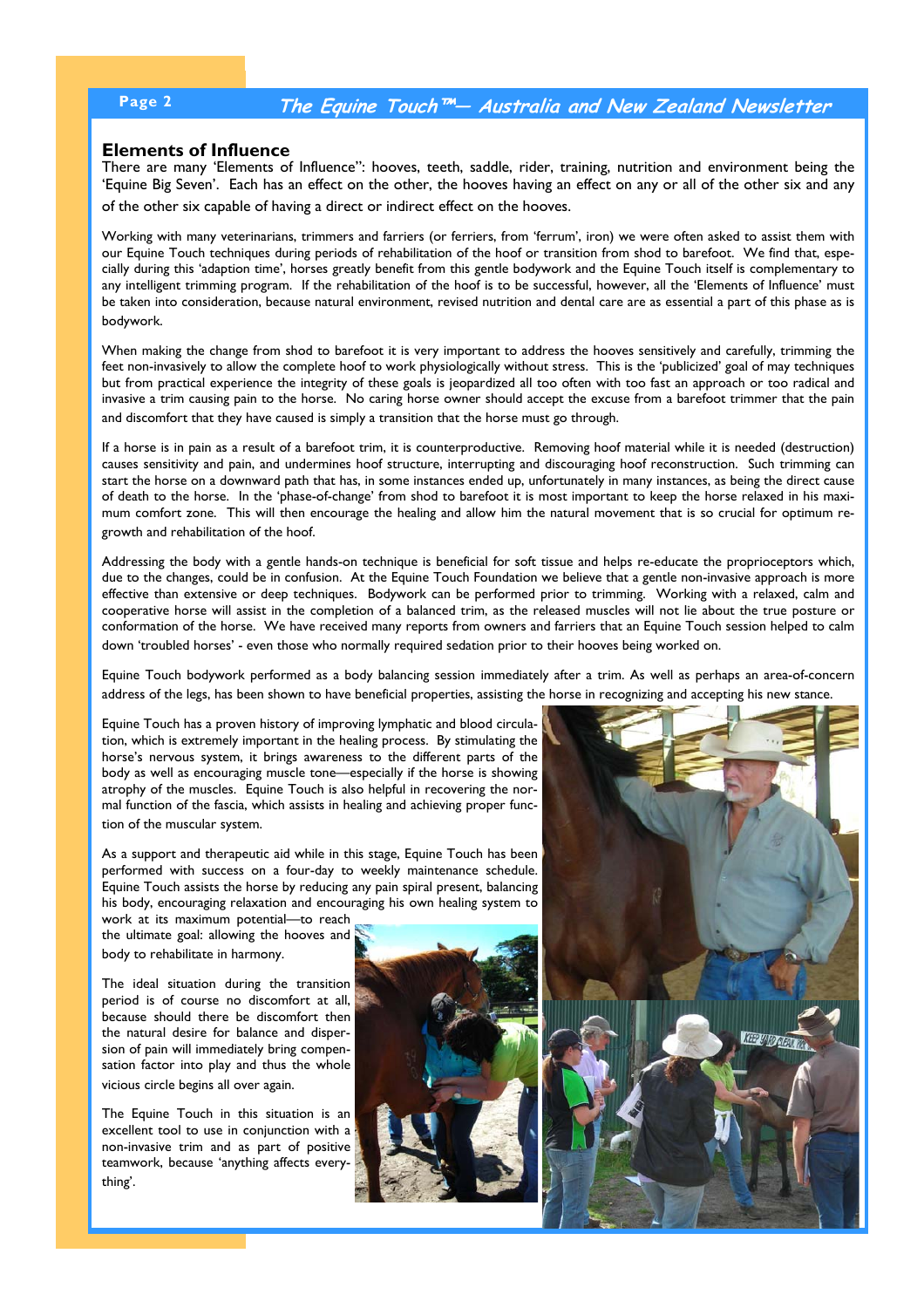#### **Volume 5 Issue 3 Page 3**

**NZ News**

# **Northwinds Apollo, wings his way to WEG 2014, France**



### *Northwinds Apollo* has been selected for WEG\* endurance team for NZ.

 This amazing little horse when I first started working on him could easily be mistaken for a kids Pony Club pony. Would barely be a hack in height, and carries plenty of condition even when at racing fitness. He has never really had many body issues, not serious ones, but Equine Touch has certainly helped him keep top form. He's done 2 x 100mile races this year and has come through them well.

All credit to Chris she does a fantastic job of fitness, preparation and caring for these guys' mental welfare as well as the physical. They are paddock kept, and she pays great attention to hoof balance, saddle fit etc. She is very perceptive when the horse indicates something is amiss and I am called in immediately.

I started treating Chris's team about 18 months ago; there was a filly with terrible scarring on her lumbar area from neglected rain scald, not from Chris's care. She was bucking when this tight and hot area of skin came under any pressure. Chris thought she would most likely never be rideable again. She would squeal and kick if you even looked like touching her back or hind end. After 6 months of regular work with all my tools including ET, *Nhadia* was back not only racing but placing in high level national endurance events. Sadly the Nationals were cancelled because of the weather or she may well have been joining her stable mate going to WEG.

It's a great privilege to work with competent and sensitive trainers who constantly put their horses' welfare at the top of the list, and I will be watching with pride as little *Apollo* shows them all what a tough kiwi attitude can do.

*Janice Clyma*, (ET *Instructor)* 

*\* WEG World Equestrian Games* 

# **Rum's life**

*Rose* and I were loaded onto the float...I wondered what was in store. We ended up at the equine dentist visiting Horsham, (Victoria). Our human, Donna, did these nice little moves all over my body including my head and face and I felt quite relaxed in that new environment. Wasn't even too fussed about having my teeth "done". Neither was *Rose*. The dentist was pleased that we were so calm during the whole thing. So was Donna.

Just recently I had another float ride, again to Horsham, but this time I ended up at the Vaulting workshop for RDA coaches. Turns out I had been volunteered to try out as a vaulting horse. I watched *Calico* the first day when I had a turn in the indoor arena. She has been doing this for a while now

and knows to keep a steady pace on the lunge and respond to the voice cues from her human in the middle of the circle, not to all the other humans scampering about. The next day it was my turn. At first it was a bit of a challenge having a few elf-like figures approaching me and jumping up and down but I soon became used to it and then one by one, they took turns to leap onto my



back and create poses which they would change every few seconds …. And then they would dismount. When they had all had a turn the training session came to an end and they all gathered around me and made such a fuss over me stroking me and speaking





ing *Rum* after his first vaulting session.

soothingly to me. I felt quite surprised, and really special!

Then both *Calico* and I had another one of those sessions when the human does little moves all over the body to relax you. Donna worked on me again. I liked it, and I think she's getting even better at it.

From *Rum*, Clydie X